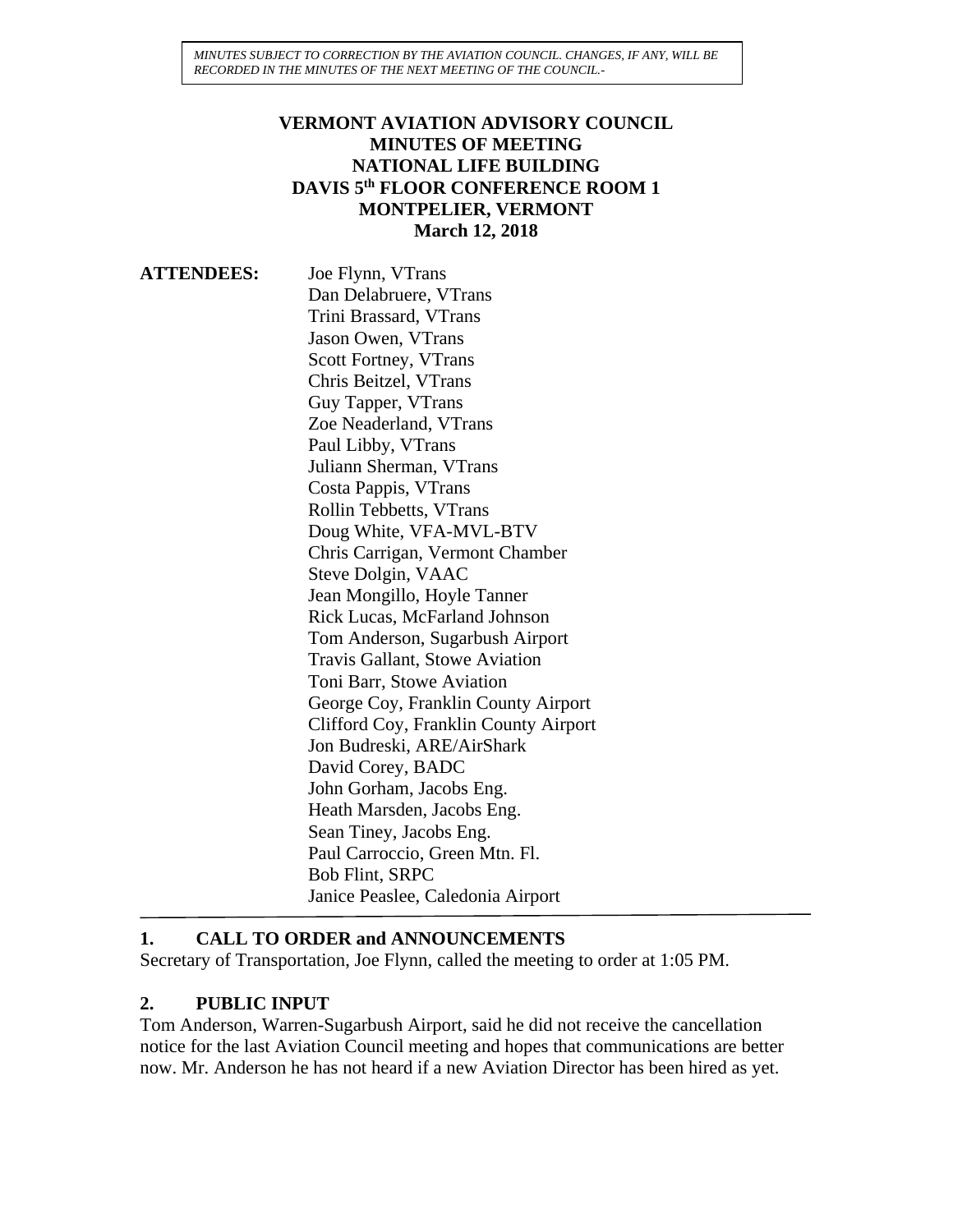## **3. APPROVAL OF MINUTES**

*November 7, 2017*

**MOTION by George Coy, SECOND by Doug White, to approve the 11/7/17 minutes with the addition of a statement saying that Aviation Council members were asked to review and update the Vermont Aeronautic General Rules and Regulations. VOTING: unanimous; motion carried.**

## **4. VERMONT AVIATION ADVISORY COUNCIL MEMBER UPDATE**

Announcements included:

- All current Aviation Council members have been reappointed by the Governor.
- New appointees are Chris Carrigan with Vermont Chamber of Commerce and Michael Schirling, Secretary of Commerce and Community Development. Mr. Carrigan briefly reviewed his experience in business development in the state.
- Rollin Tebbetts will be Director of Operations and Maintenance for airports statewide. Mr. Tebbetts has extensive background in airport operations and was highly recommended.

# **5. PROJECT UPDATES**

Paul Libby reported:

- Runway/taxiway construction will begin in the spring at Morse Airport in Bennington. The runway will have a 90 day closure.
- Construction on Taxiway A on the mid-north section will begin in the spring at Rutland Airport.
- Easement work for runway extension and relocation of utilities at Newport Airport in Coventry is ongoing.
- Perimeter fencing will be installed in the spring at Middlebury Airport.
- Pavement work to be done statewide is out to bid for a contractor.

Dan Delabruere mentioned PFOA testing is being done by ANR in the Rutland region.

George Coy asked about an update on capital projects. Dan Delabruere said the Governor's Recommended Budget has been received, but not the budget from the statehouse. It is hoped there will be no change to the Governor's budget.

Toni Barr asked if the runway extension for KMVL (Morrisville Airport) is in the budget. Dan Delabruere said the runway safety area is in the CIP, but the fencing was not funded by the FAA. Only the fencing for Middlebury Airport was funded. Dan Delabruere will send the CIP to Russ Barr. The EA and master plan update is being done now. Design work for paving the safety area is in the budget for next year.

## **6. STATE AIRPORT SYSTEM PLAN UPDATE**

Rick Lucas with McFarland-Johnson gave a status report on the update of the State Airport System Plan, showing how the data that was collected on facilities and services at airports in the state was used to rank each airport. In addition to this work the economic impact study is being updated and an air cargo analysis is being done. Previous goals are being reviewed to determine what has changed and new approaches to consider, going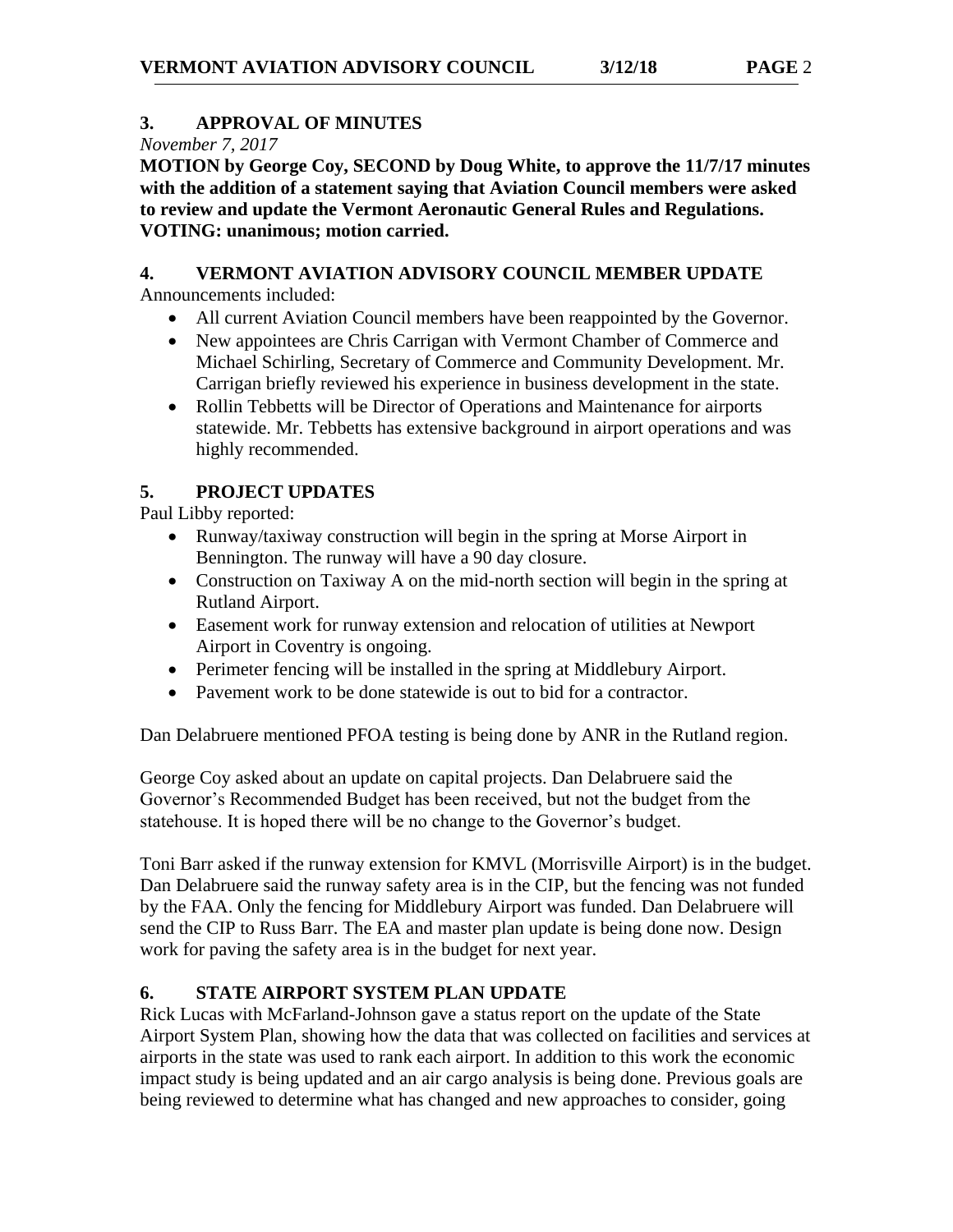forward. Draft chapters of the plan are being reviewed by VTrans and then sent to the FAA.

Tom Anderson asked who was involved in getting the data points, noting he was not contacted as co-owner and manager of an airport in the state. Rick Lucas said the Aviation Council is serving as the technical advisory committee for the update. The data collected to date are a snapshot in time of what an airport has for facilities and services. Costa Pappis added this is the beginning of the process for the plan given the changes in the Aviation Division and membership on the Aviation Council. There will be public input and public meetings on the plan. Tom Anderson said in addition to public input information on intangibles at airports needs to be considered. Warren-Sugarbush Airport is a public use privately owned airport that has a role. The questions on the questionnaire may not be the right questions. Warren-Sugarbush Airport is shown in the low growth category, but the growth over the last 10 years has been expediential, now with 18 employees and increase in flights per year from 100 to over 2,000. The airport does not receive state or federal aid. Rick Lucas said based on the data received airport growth rate categories were identified as high, medium, low, but airports can move from one category to another.

George Coy said the data are skewed because there are jets based in Vermont, buying fuel in Vermont, but the planes are registered elsewhere due to tax implications.

Tom Anderson pointed out the runway extension at Franklin County Airport, for example, will have more of an impact on corporate jets in Vermont than the other data points for growth of fuel sale, based aircraft, hours flown, population, and social economic condition.

Scott Fortney mentioned the statewide hangar inspections that were done this year at northern airports in the state.

Rick Lucas said the data collected will be reviewed. Vermont is skewed toward single engine aircraft and away from higher value aircraft. Tom Anderson mentioned the lack of jets in the state is due to the lack of hangars for the jets. Jet owners will not leave their aircraft outside in the weather and will fly elsewhere for hangar space. Questions on the questionnaire need to get to the answers that show growth and what is needed to promote growth.

Toni Barr suggested the consultant visit each airport to talk directly to the operators. Rick Lucas assured the data will be checked and updated as needed. Joe Flynn explained the process was started under a different Administration with a different component of Aviation Council members. If information has changed it will be updated.

Doug White suggested the survey be reviewed by the Aviation Council and the questions updated. Joe Flynn said suggested questions can be forwarded to VTrans. The survey will be forwarded to the Aviation Council.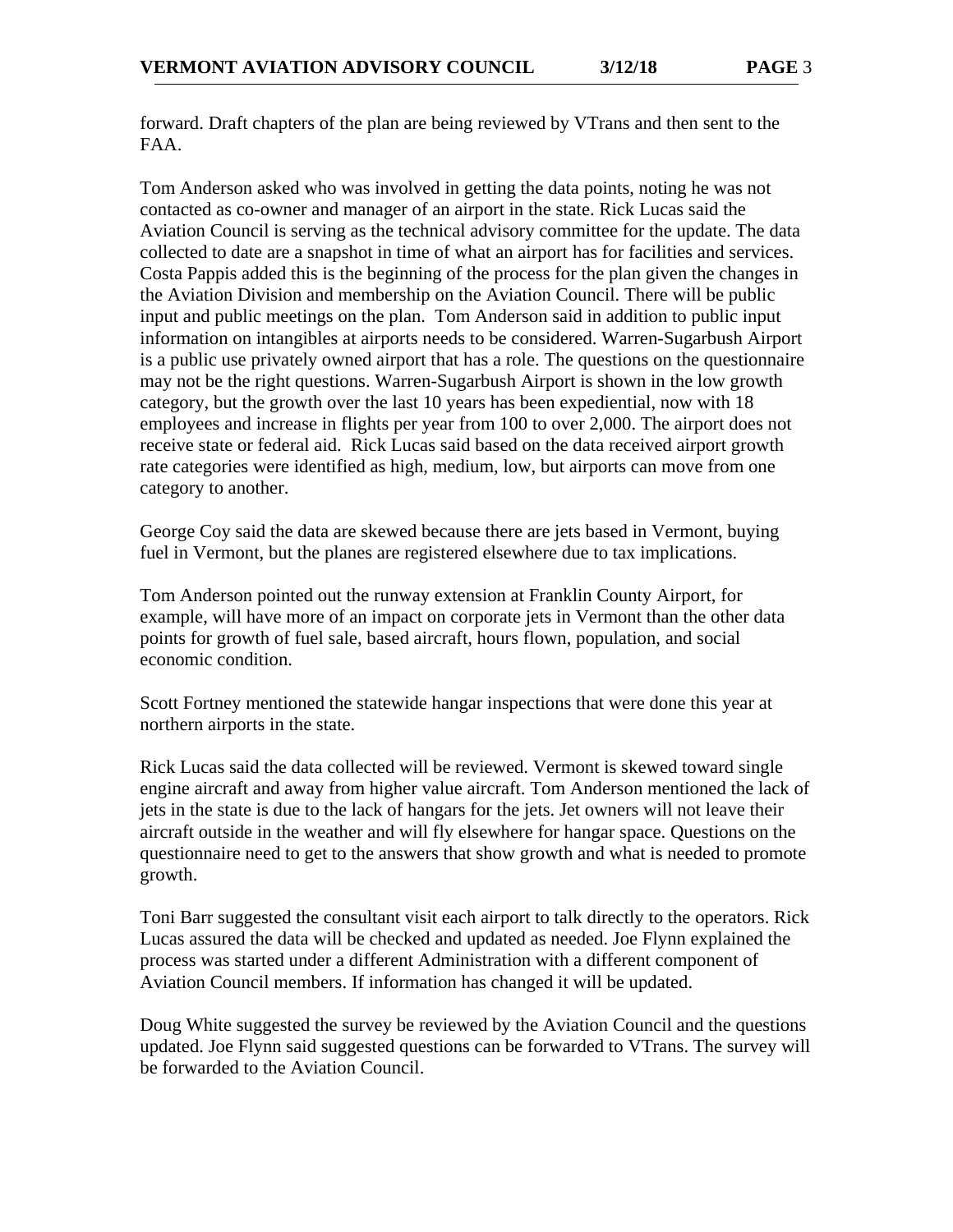Janice Peaslee urged visiting each airport because each one is different. Also, it is advantageous to hold Aviation Council meetings at the various state airports. The Aviation Council is representing aviation so it is good to see what the state has to offer.

David Corey, BADC, said the sales tax on airplanes does not limit the number of airplanes in the state. Rick Lucas said that issue will be revisited to try to determine why Vermont is skewed in one direction with aircraft. Joe Flynn said Vermont must be in compliance with the FAA with regard to the 1% local option tax. The tax department saw discrepancies and investigated. Conversations are still ongoing. Rick Lucas reiterated current airport system performance is all the facts measured against population, geography, top employers plus airport categories based on facilities and services to help identify where to make investments and where priorities for the state should be to "get the best bang for the buck".

Chris Carrigan said Vermont Chamber of Commerce is geospatially mapping the state's assets. The data may be helpful.

Rick Lucas said next phases of the update include refreshing the facts and doing an economic benefit assessment, recommendations and policies. In the spring and fall there will be public meetings. Email any comments to Rick Lucas, McFarland-Johnson.

George Coy asked if the study will cover technology changes affecting the use of small airports, such as pilotless planes and electric aircraft. Rick Lucas said these can be identified, but forecasts will not be done.

Toni Barr asked if the report is submitted to VTrans. Rick Lucas said the first draft goes to VTrans and is then sent to the FAA (the FAA is funding 90% of the cost of the update). VTrans will review the draft report (the committee is Dan Delabruere, Jennifer Davis, Chris Beitzel, Rollin Tebbetts) and send it to stakeholders (Aviation Council, regional planning commissions, regional business corps., and such). The report will be posted on the webpage.

Tom Anderson again urged asking the right questions to get the right data so the plan is not misleading. Runway length and availability of hangar space influence the potential for jet traffic in the state, not the aircraft sales tax. The goal is what the state wants in the end, either status quo or airport growth. Joe Flynn said the practical reality is funding. The Governor wants to drive the economy and keep the state affordable. There can be input on the questions for the study, but at some point the intake must conclude and the work must begin. McFarland-Johnson has done a fair amount of work to date. The data will be refreshed. Key questions or information should be forwarded to the consultant to be added to the collective body of input so business decisions can be made.

#### **7. FBO DISCUSSION**

Trini Brassard reviewed a chart showing comments/feedback from Aviation Council members (only one member submitted comments) on FBO activities and responsibilities. VTrans is working on documents for FBOs and fuel farms. Issues include: